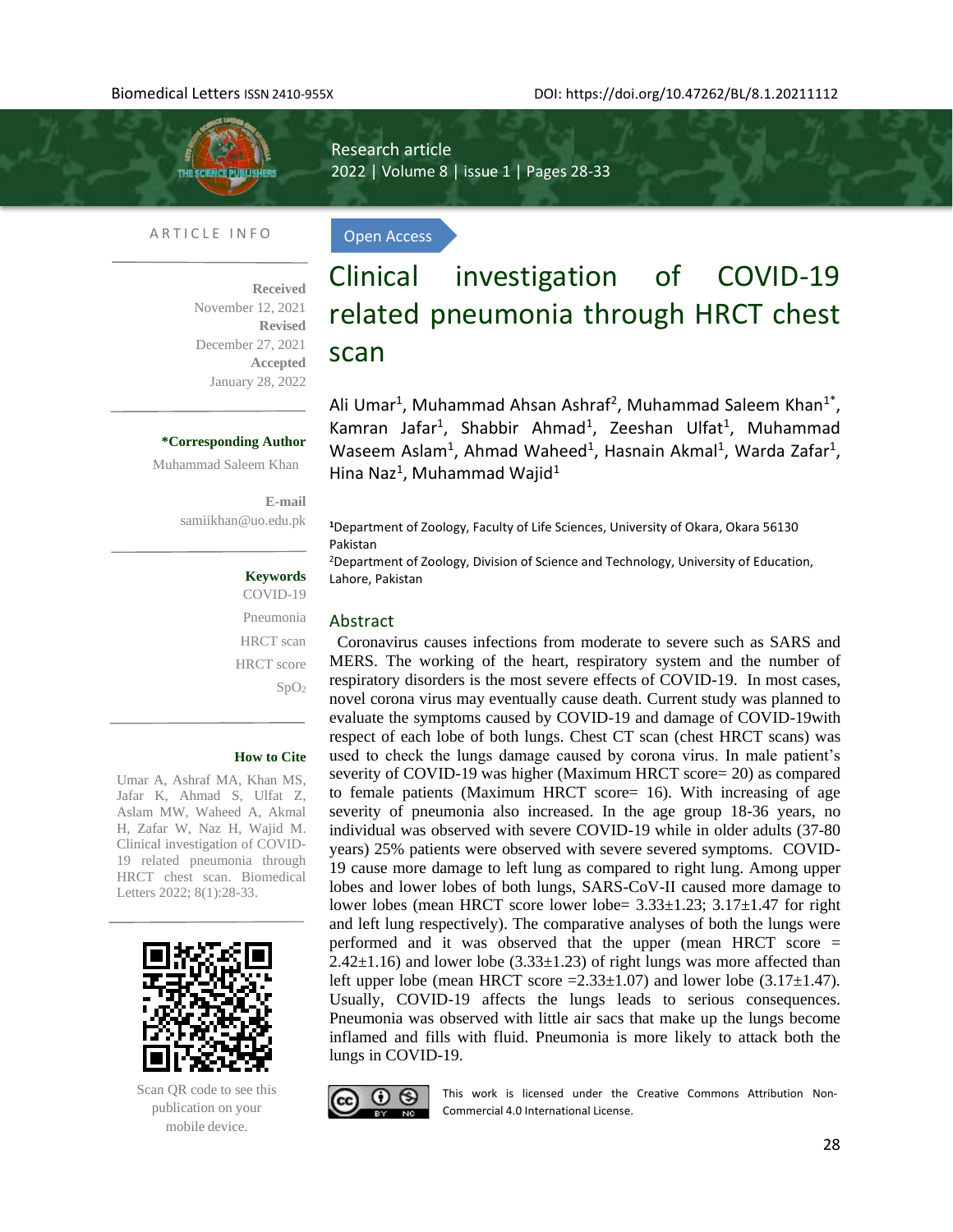### **Introduction**

SARS-CoV-2 causes COVID-19, a pandemic throughout the world [\[1\]](#page-4-0). SARS-CoV-2 was first identified in Wuhan, China, and then spread throughout the world [\[2\]](#page-4-1). COVID-19 was declared as a pandemic by World Health Organization (WHO) on March 11, 2020 [\[3\]](#page-4-2).

Corona viruses are RNA viruses belongs to Coronaviridae family having a genome of 31Kb [\[4,](#page-4-3) [5\]](#page-4-4). Corona viruses are pathogens found in pet animals and infecting the respiratory and intestinal tract of different host species mainly humans [\[4,](#page-4-3) [6,](#page-4-5) [7\]](#page-4-6). Corona viruses infect humans are generally classified into low pathogenic CoVs (HCoV-229E, HCoV-OC43, HCoV-NL63, and HCoV-HKU) and highly pathogenic CoVs (SARS and MARS) [\[8,](#page-4-7) [9\]](#page-4-8).

COVID-19 has severe symptoms including fever, dyspnea, and dry cough [\[10\]](#page-5-0). All the 27 cases, reported initially, were from a wholesale market selling seafood, live bats, and snakes [\[11\]](#page-5-1). This virus transmits from these patients to healthy people very hastily and Wuhan city becomes the flashpoint of this pandemic. With increasing number of infected people day by day all across the world, corona virus becomes a global health threat [\[12\]](#page-5-2).

Corona virus can cause infections such as SARS and MERS [\[13\]](#page-5-3). Malfunctioning of cardiovascular and respiratory system are the most severe effects of COVID infection and in most cases, it may eventually cause the death of the patient [\[14\]](#page-5-4). The effects of COVID-19 are not only limited to physiological, however also have psychological effects [\[15\]](#page-5-5).

COVID-19 usually infects the lungs. SARS-CoV-2 causes severe viral pneumonia and infected >328 million individuals and caused more than 5.5 million deaths worldwide till January 17, 2022. Pneumonia leads to fill little air sacs lungs become inflamed and fill with fluid [\[16\]](#page-5-6). Pneumonia is more likely to attack both lungs in COVID-19. People who have big sections of their lungs impacted have trouble absorbing adequate oxygen and must be admitted to the hospital [\[17\]](#page-5-7).

Acute respiratory distress syndrome (ARDS), known as wet lung, is another serious side effect in which severe inflammation spreads swiftly throughout the lungs. People who develop this condition may require mechanical ventilation in an intensive care unit for an extended period of time [18].

COVID-19 has a unique effect on the human body. It causes significant clotting in the tiny blood vessels of the lungs and other organs as compared to other respiratory viruses [19]. Corona virus affected millions of the people around the globe therefore the present study was designed to record the symptoms of COVID-19 related pneumonia, oxygen level, heart rate and lungs damage caused by corona virus.

## **Materials and Methods**

### *Experimental Population*

The confirmed patients of COVID-19 were selected for current research.

### *Experimental design*

Chest CT Scan (chest HRCT scans 5mm axial view) without contrast was used to check the lungs damage caused by corona virus in corona patients [20].

### *Data Collection*

The confirmed patients were examined for symptoms and their heart rate and oxygen level were recorded. Further patients were requested for Chest CT Scan test (chest HRCT scans 5mm axial view) and reports were collected for further analyses.

### *HRCT Score Analysis*

HRCT score ranges from 1 to 5 as 1 (5% or less), 2 (5%-25%), 3 (26%-49%), 4 (50%-75%) and 5 (76%- 100%). Severity level of pneumonia was classified as Mild (7 or less), Moderate (8-17) and sever (18-25) [20] (**Fig. 1**).

### *Statistical analysis*

The statistical analyses were performed by using Minitab (Version 24). The descriptive statistics were applied to CT score, a result of less than 0.05 was considered statistically significant.

### **Results**

### *Baseline Information*

The selected patients were suffering from different symptoms of pneumonia and COVID-19. The shortness of breathing (SOB), cough, dry cough, cough with sputum, fever, chest pain, basal crepitation (B/L CREPTS), diabetes mellitus (DM),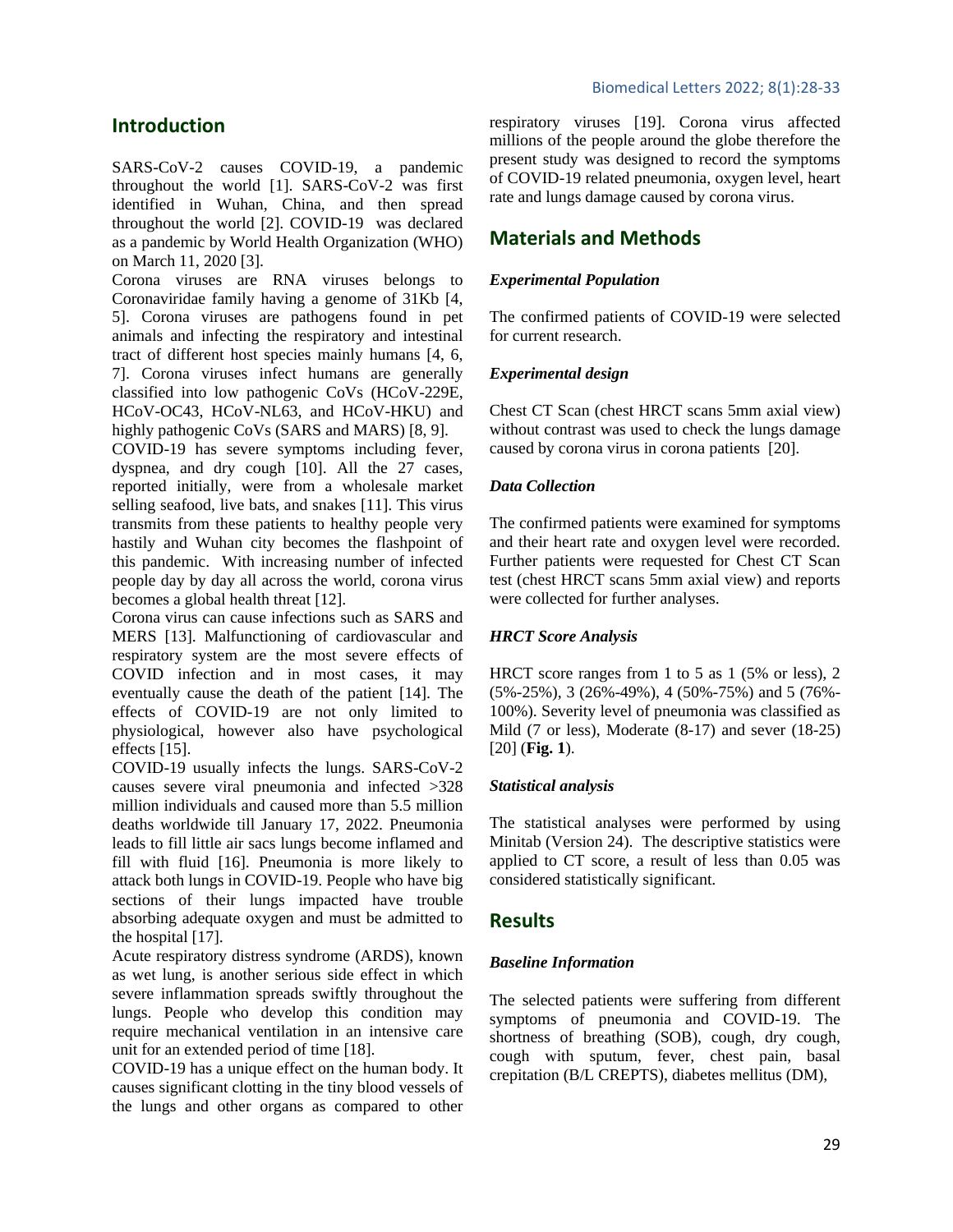

Fig. 1: HRCT image indicating the presence of CORONA virus in lungs

hypertension (HT<sup>+</sup>), sever weakness and body pain were included.

### *Demography of the patients*

Data was collected from 12 patients from which 66.66% (8/12) were male patients and 33.33% (4/12) were female patients. Patients were grouped into two age groups as 18-36 years 33.33% (4/12) and 37-80 years 66.66% (8/12). Most of the patients were in normal range of BMI and few patients 33.33% were over weighted (**Table 1**).

### *Symptoms, oxygen saturation level and HRCT score of patients*

Patients were suffering from different symptoms of pneumonia and COVID-19 and oxygen saturation level of patients was less than normal and patients with oxygen level of 92 or below were on ventilators. HRCT score described the severity of COVID-19 in patients. Moderate severity of pneumonia was observed in most of the patients (**Table 2**).

| Table 1: Demographic characteristics of selected patients |        |         |                  |  |  |
|-----------------------------------------------------------|--------|---------|------------------|--|--|
| <b>Patients</b>                                           | Gender | Age (Y) | <b>BMI</b> score |  |  |
| P1                                                        | Male   | 25      | 24.7             |  |  |
| P <sub>2</sub>                                            | Male   | 50      | 22.1             |  |  |
| P3                                                        | Male   | 25      | 32               |  |  |
| P4                                                        | Female | 65      | 28.5             |  |  |
| P <sub>5</sub>                                            | Male   | 32      | 26               |  |  |
| P6                                                        | Female | 42      | 23.1             |  |  |
| P7                                                        | Male   | 48      | 24.7             |  |  |
| P8                                                        | Male   | 70      | 21.8             |  |  |
| P <sub>9</sub>                                            | Female | 60      | 19.6             |  |  |
| P <sub>10</sub>                                           | Male   | 40      | 23.9             |  |  |
| p11                                                       | Male   | 29      | 26.1             |  |  |
| P <sub>12</sub>                                           | Female | 41      | 25               |  |  |

### *Gender base mean HRCT score*

Minimum-maximum range of HRCT score along with mean values was observed. In male patients, the severity of COVID-19 was higher (Maximum HRCT score= 20) as compared to female patients (Maximum HRCT score= 16) however, mean value of HRCT score was higher for female patients (mean HRCT=  $13.25$ ) than male patients (mean HRCT= 12.74) (**Table 3**).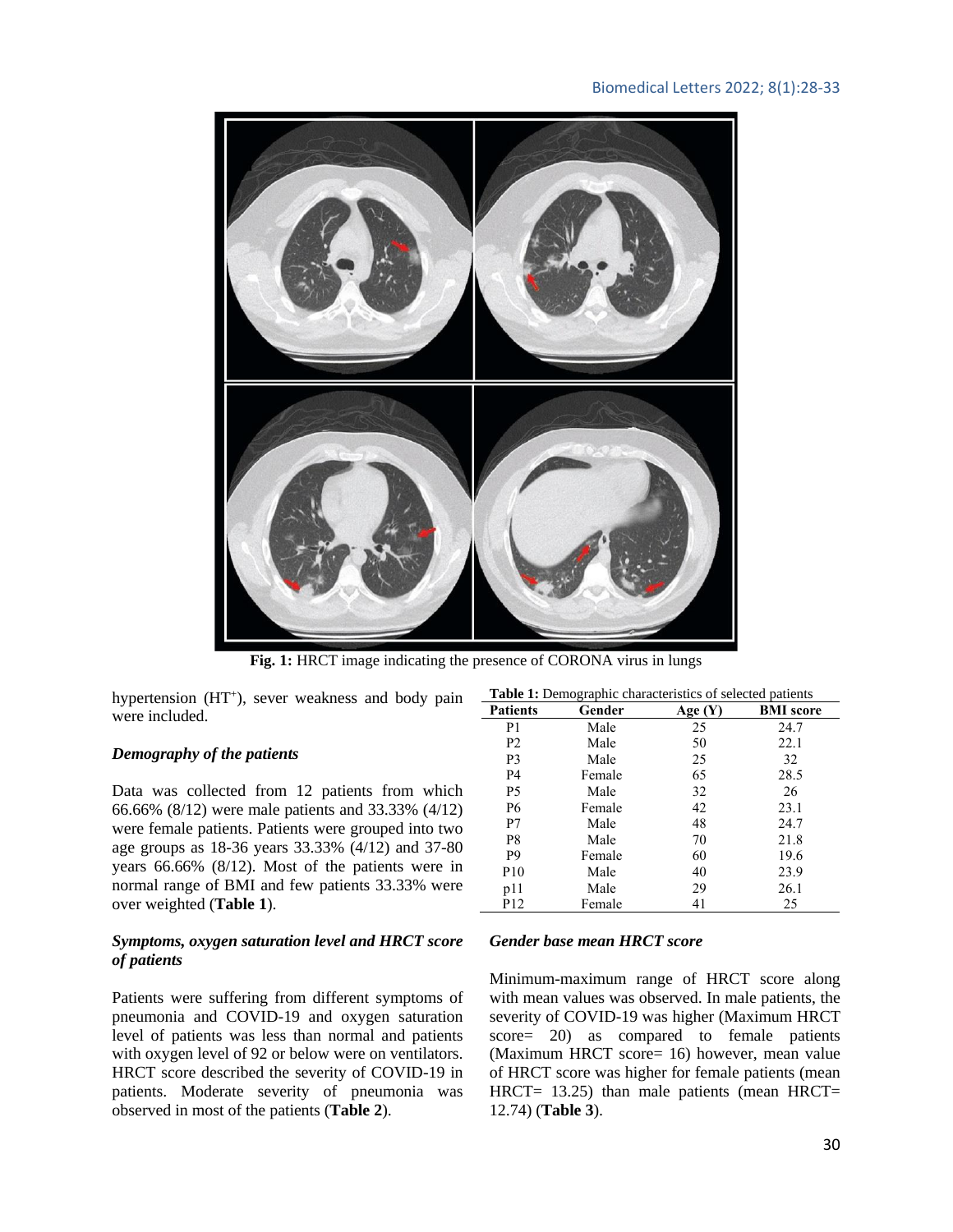| <b>Patients</b> | SpO <sub>2</sub> % | <b>HRCT</b> score | <b>Symptoms</b>                                                     |
|-----------------|--------------------|-------------------|---------------------------------------------------------------------|
| P <sub>1</sub>  | 92                 | 14                | SOB, fever, sever cough, itching, body pain                         |
| P <sub>2</sub>  | 91                 | 11                | SOB, cough with sputum, B/L CREPTS                                  |
| P <sub>3</sub>  | 93                 |                   | SOB, fever, cough, B/L CREPTS                                       |
| P4              | 90                 | 14                | HT <sup>+</sup> , DM, fever, SOB, dry cough, chest pain, B/L CREPTS |
| P <sub>5</sub>  | 89                 | 16                | SOB, fever, sever cough, chest pain, B/L CREPTS                     |
| P6              | 94                 | 4                 | Fever, cough, SOB, hypertension, DM,                                |
| P7              | 92                 | 10                | SOB, cough with sputum, B/L CREPTS                                  |
| P <sub>8</sub>  | 93                 | 10                | High grade fever, SOB, dry cough                                    |
| P <sub>9</sub>  | 91                 | 16                | SOB, cough, fever, B/L CREPTS                                       |
| P <sub>10</sub> | 88                 | 20                | Hypertension, fever, SOB, dry cough, chest pain                     |
| p11             | 92                 | 14                | SOB, fever, sever cough, itching, body pain                         |
| P <sub>12</sub> | 94                 | 14                | SOB, cough, fever, B/L CREPTS                                       |

 **Table 2:** Medical condition of patients

#### *Pneumonia severity index*

Pneumonia severity index was observed in selected patients (Table 4). There were no significant ( $P >$ 0.05) differences in pneumonia symptoms based on gender in COVID-19 patients. The generated data showed that with the increase of age, the severity of pneumonia also increased. At the young age group (18-36 years) no individual was at severe level of COVID-19 pneumonia while in older adults (37-80 years) 25% patients were at severe level of COVID-19 pneumonia (**Table 4**).

**Table 3:** Gender base mean HRCT score

| Gander | $N$ HRCT (Min-Max) | Mean  | Std. |  |
|--------|--------------------|-------|------|--|
| Male   | 7-20               | 12.74 | 4.09 |  |
| Female | $4-16$             | 13.25 | 5.62 |  |

| Table 4: Pneumonia severity index |  |
|-----------------------------------|--|
|                                   |  |

| Demographic<br>Character | Mild          | Moderate | <b>Sever</b> | P-value |
|--------------------------|---------------|----------|--------------|---------|
| Gender                   |               |          |              |         |
| Male                     | 12.5          | 75%      | 12.5%        | 0.25    |
|                          | $\frac{0}{0}$ |          |              |         |
| Female                   | 25%           | 50%      | 50%          |         |
| Age                      |               |          |              |         |
| 18-36                    | 25%           | 75%      | $_{0}$       | 0.13    |
| 37-80                    | 12.5%         | 62.5%    | 25%          |         |

#### *Damage to lungs*

It was observed that the COVID-19 pneumonia causes more damage to left lung as compared to right lung (**Table 5**). Among upper lobes and lower lobes of both the lungs, SARS-CoV-2 caused more damage to lower lobes (mean HRCT score right lung lower lobe= 3.33±1.23; mean HRCT score left lung lower lobe= 3.17±1.47). Comparison between lowers lobes of both lungs indicated that the lower lobe of right lung was more damaged. When upper lobes of both lungs were compared, right upper lobe was more damaged (Mean HRCT score  $= 2.42 \pm 1.16$ ) than left upper lobe (Mean HRCT score =2.33±1.07) (**Table 5**).

### **Discussion**

SARS-CoV-2 causes infections from moderate to severe such as SARS and MERS [\[13\]](#page-5-3). The working of the heart and respiratory system and the number of respiratory disorders are the most severe effects of COVID-19 infection and in most cases, it may eventually cause the death of the patient [\[14\]](#page-5-4). The effects of COVID-19 infection are so adverse that they are not only limited physically but they also affect the psychological conditions of the individual [\[15\]](#page-5-5).

The scarring of the lungs might occur in severe conditions of infection. It is possible that scarring could result in stiffness in the lungs, which will make it more difficult to breathe and deliver oxygen to the circulation, resulting in long-term dyspnea and difficulties doing everyday chores.

The patients infected by SARS-CoV-2 experience a number of symptoms and health issues. Various symptoms of COVID-19 were observed in current study including shortness of breathing (SOB) [21], cough, dry cough [22], cough with sputum, fever [23], chest pain [24], basal crepitation (B/L CREPTS) [25], diabetes mellitus (DM), Hypertension (HT<sup>+</sup>), severe weakness and body pain [26]. It was observed that the oxygen saturation level of patients was less than normal patients with oxygen level of 92 or below were on ventilator and artificial oxygen [27] were utilized. In current study, HRCT score was used to describe the severity of COVID-19 pneumonia in patients. Most of the patients were on moderate level of severity of pneumonia.

Younger adults (18-36 years) were not suffering from severe level of COVID-19 related pneumonia however, older adults were suffering from severe level of COVID-19 related pneumonia indicating that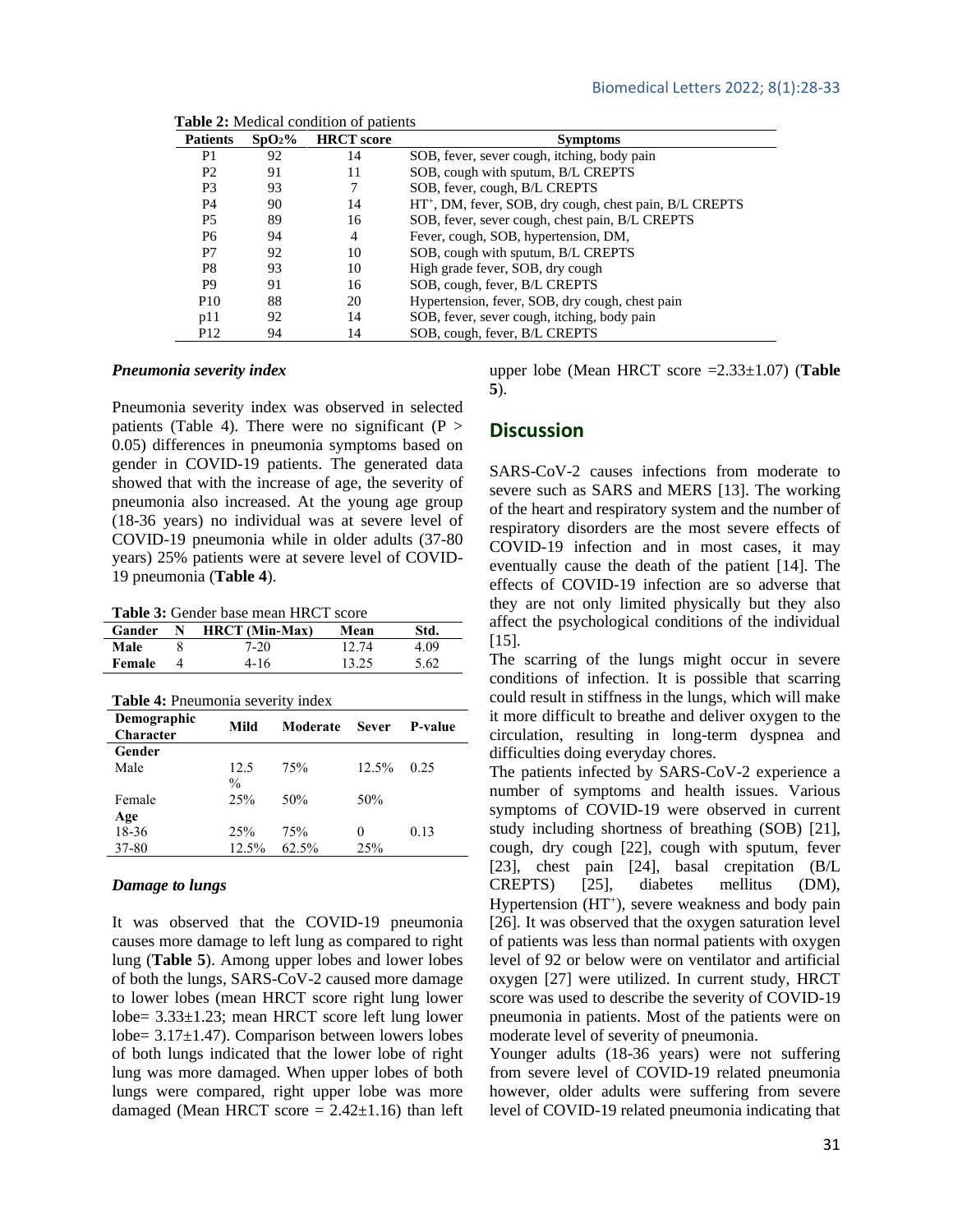|                 | <b>THERE SI</b> LOOD WHO CO THE 12 I HOMEOMIA GAMAGO TO RINGS<br><b>Right Lung (HRCT score)</b> |                        | Left Lung (HRCT score) |      | <b>Total HRCT score</b> |       |
|-----------------|-------------------------------------------------------------------------------------------------|------------------------|------------------------|------|-------------------------|-------|
| <b>Patients</b> | <b>Upper lobe</b>                                                                               | Middle Lobe Lower lobe |                        |      | Upper lobe Lower lobe   |       |
| P <sub>1</sub>  |                                                                                                 |                        |                        |      |                         | 14    |
| P <sub>2</sub>  |                                                                                                 |                        |                        |      |                         |       |
| P3              |                                                                                                 |                        |                        |      |                         |       |
| P <sub>4</sub>  |                                                                                                 |                        |                        |      |                         | 14    |
| P <sub>5</sub>  |                                                                                                 |                        |                        |      |                         | 16    |
| P <sub>6</sub>  |                                                                                                 |                        |                        |      |                         |       |
| P7              |                                                                                                 |                        |                        |      |                         | 10    |
| P8              |                                                                                                 |                        |                        |      |                         | 10    |
| P <sub>9</sub>  |                                                                                                 |                        |                        |      |                         | 16    |
| P <sub>10</sub> |                                                                                                 |                        |                        |      |                         | 20    |
| P11             |                                                                                                 |                        |                        |      |                         | 14    |
| P <sub>12</sub> |                                                                                                 |                        |                        |      |                         | 19    |
| Mean            | 2.42                                                                                            | 1.67                   | 3.33                   | 2.33 | 3.17                    | 12.92 |
| Std.            | 1.16                                                                                            | 0.98                   | 1.23                   | 1.07 | 1.47                    | 4.72  |
| P value         | 0.008                                                                                           |                        |                        |      |                         |       |

 **Table 5:** Lobe wise COVID-19 Pneumonia damage to lungs

increasing age is positively linked with severity of COVID-19 pneumonia [28]. Current study showed that in male patients, the severity of COVID-19 pneumonia was higher (Maximum HRCT score= 20) as compared to female patients (Maximum HRCT score= 16). Conclusively, the observed findings were closely related to [28]. COVID-19 pneumonia causes more damage to left lung as compared right lung. Among upper lobes and lower lobes of both lungs, COVID-19 virus caused more damage to lower lobes [29].

### **Conclusion**

Thin-section CT could offer a semi-quantitative assessment of the severity of lung damage. Younger adults (18-36 years) were not suffering from severe level of COVID-19 related pneumonia however, older adults were suffering from high sever level of COVID-19 related pneumonia indicating that increasing age is positively linked with severity of COVID-19 pneumonia. COVID-19 pneumonia causes more damage to left lung as compared right lung. Among upper lobes and lower lobes of both lungs COVID-19 virus caused more damage to lower lobes.

### **Ethical considerations**

Ethical issues (Including plagiarism, informed consent, misconduct, data fabrication double publication and/or submission, etc.) have been completely observed by the authors.

### **Acknowledgements**

We would like to thank all those who helped us in this study specially Chairperson Department of Zoology, University of Okara.

#### Conflict of interest

The authors declare no conflict of interest.

### **References**

- <span id="page-4-0"></span>[1] Zhu N, Zhang D, Wang W, Li X, Yang B, Song J, et al. A Novel Coronavirus from Patients with Pneumonia in China, 2019. N Engl J Med. 2020;382:727-33.
- <span id="page-4-1"></span>[2] Huang, Wang Y, Li X, Ren L, Zhao J, Hu Y, et al. Clinical features of patients infected with 2019 novel coronavirus in Wuhan, China. Lancet. 2020;395:497- 506.
- <span id="page-4-2"></span>[3] WHO. WHO Director-General's opening remarks at the media briefing on COVID-19-11 March 2020. World Health Organization 2020.
- <span id="page-4-3"></span>[4] Channappanavar R, Perlman S. Pathogenic human coronavirus infections: causes and consequences of cytokine storm and immunopathology. Seminars in immunopathology: Springer; 2017. p. 529-39.
- <span id="page-4-4"></span>[5] Siddell S, Snijder E. Coronaviruses, toroviruses, and arteriviruses, vol. 1. London: Hodder Arnold; 2005.
- <span id="page-4-5"></span>[6] Peck KM, Burch CL, Heise MT, Baric RS. Coronavirus Host Range Expansion and Middle East Respiratory Syndrome Coronavirus Emergence: Biochemical Mechanisms and Evolutionary Perspectives. Annu Rev Virol. 2015;2:95-117.
- <span id="page-4-6"></span>[7] Su S, Wong G, Shi W, Liu J, Lai ACK, Zhou J, et al. Epidemiology, Genetic Recombination, and Pathogenesis of Coronaviruses. Trends Microbiol. 2016;24:490-502.
- <span id="page-4-7"></span>[8] Heugel J, Martin ET, Kuypers J, Englund JA. Coronavirus-associated pneumonia in previously healthy children. Pediatr Infect Dis J. 2007;26:753-5.
- <span id="page-4-8"></span>[9] Kuypers J, Martin ET, Heugel J, Wright N, Morrow R, Englund JA. Clinical disease in children associated with